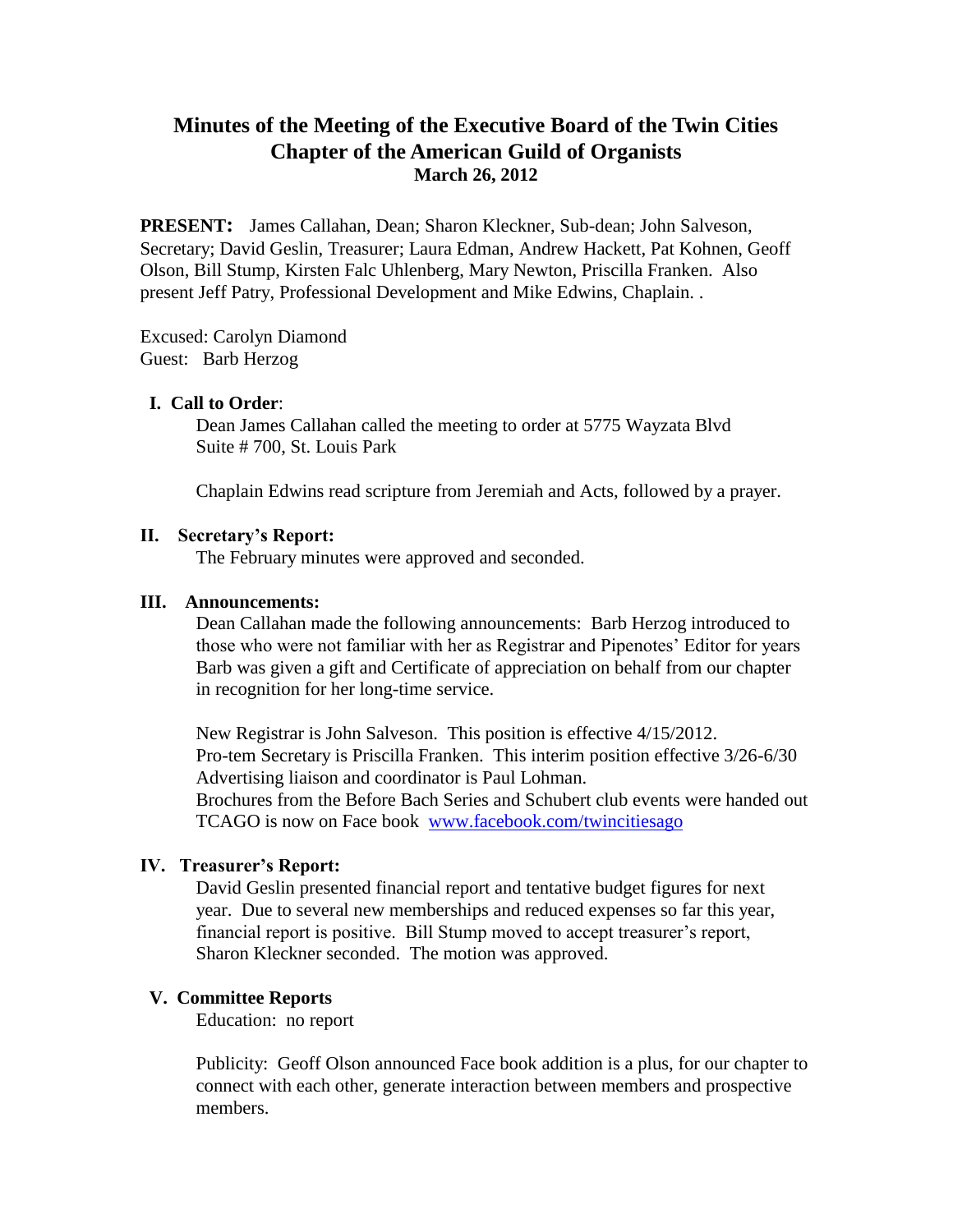Competition: Mary Newton announced 4 students are registered for April  $21<sup>st</sup>$ Student organist competition at Bethlehem Lutheran Church

Professional Concerns: Jeff Patry announced his committee evaluating salary guidelines and will be meeting

Program: Sharon Kleckner called attention to the April 14 organ crawl. Steve Gentile resigned from the committee. Another member will be leaving soon. The committee is seeking new members especially members with plentiful ideas We can submit prospective program committee new members names to Dean & sub-Dean for them to follow up.

Hospitality: Priscilla will have support for the April  $21<sup>st</sup>$  event. She announced Hospitality chair position would be available at the end of this season. Priscilla . Suggested greeting cards get issued to new members. Barb will follow up with their names and addresses, then send to Priscilla.

### **VI. Removal of committee member policy**

Dean Callahan earlier proposed a statement about a policy for the removal of a committee member. While the Operating Procedures includes information about removal of a committee's chairperson, nothing is said about the removal of a committee member. After consultation with the committee responsible for OP revisions, the recommendation was for no changes.

#### **VII. Membership Discussion & Renewal Form:**

We reviewed proposed membership form. After consulting various people, John Salveson will bring a revised version to the next Board meeting. Membership renewal will be available both electronically and in paper form.

#### **VIII. New Business**:

Charge for email blasts: \$ 20.00 in advance fee will remain in effect Pipenotes announcements are at no charge

The *Wild Apricot* registration system to be in place by August 1<sup>st</sup>. Other chapters report satisfaction with this program for member records and access to Chapter events. The increased cost to the chapter monthly will be \$ 50.00.

# **IX**. **Other:**

Preliminary Budget discussed. Next board meeting to be April 23, 2012 6:30 pm at St Paul's UCC church.

#### **X. Adjournment**:

Bill Stump moved to adjourn. Laura Edman seconded.